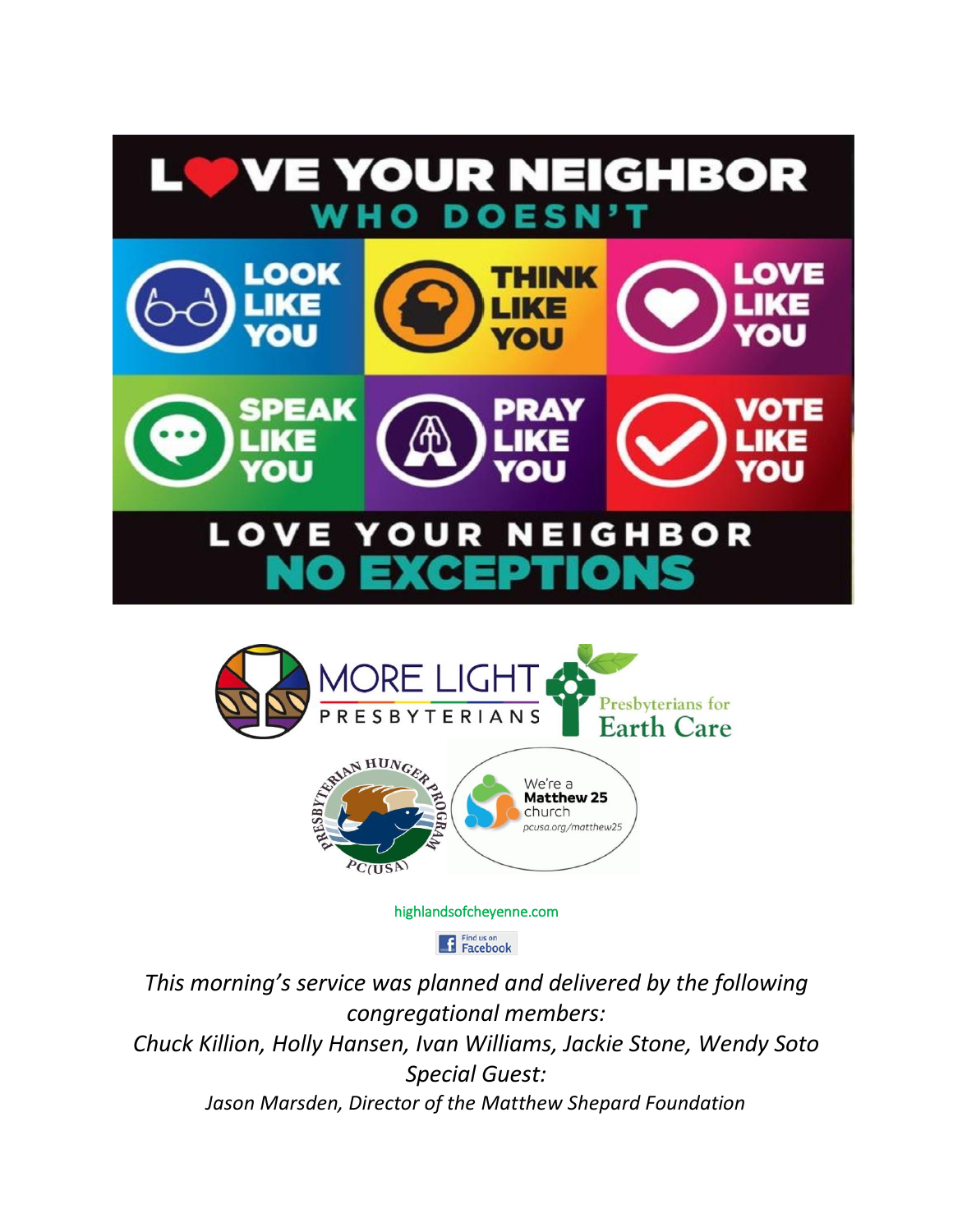### *You Tube: Conspirare performs Considering Matthew Shepard: Cattle, Horses, Sky and Grass"*

#### *Welcome and Announcements*

*Introit* - "They'll Know We Are Christians By Our Love" – by Kurt Borgaard

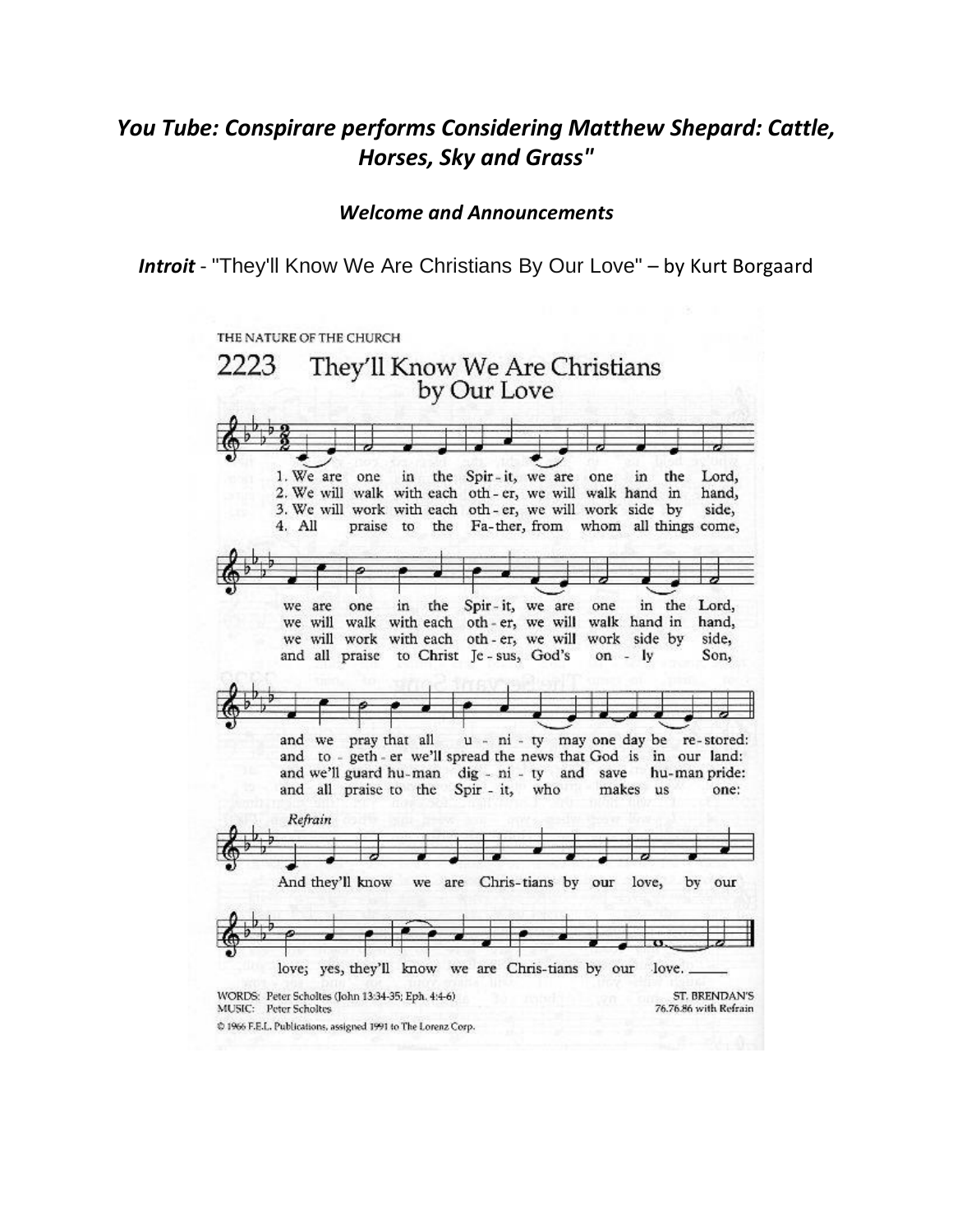In memory of Matthew Shepard, I want to share with you Matt's story from 1998 and Ivan's and my story 15 years later in 2013.

#### **You Tube: Conspirare sings "Ordinary Boy" from Considering Matthew Shepard Artist: Craig Hella Johnson - Conspirare**

One of the last things Matthew Shepard did on Tuesday night, October 6<sup>th</sup>, 1998, was to attend a meeting of the University of Wyoming's Lesbian, Gay, Bisexual and Transgendered Association.

On Wednesday, October 7<sup>th</sup>, then-21-year-old Matthew Shepard was brutally attacked by two men, tied to a fence in a field outside Laramie, Wyoming and left to die.

The next morning, Matthew was found by a cyclist, a fellow student. Sherriff's Deputy , Reggie Fluty, the first to report to the scene, told Judy Shepard, Matthew's mom, that as she ran to the fence she saw a large doe lying near Matt – as if the deer had been keeping him company all through the night.

His attackers targeted him for being gay. On October 12th, he succumbed to his injuries in Fort Collins, CO.

This horrific chain of events became one of the most notorious anti-gay hate Crimes in American History and spawned a new generation of LGBTQ civil rights activists. All of us who knew him, and millions who did not, joined in grief and outrage and demanded the world to change.

In a first step, his parents formed the Matthew Sheppard Foundation, to spare other families from similar tragedies.

In 2013, Ivan and I were approached by Jeran Artery, Chairman of Wyoming Equality and Wendy Soto to join three other couples to join the other plaintiffs in a suit in the State of Wyoming for Marriage Equality. On October 21, 2014, samesex marriage was legally recognized in the U.S. State of Wyoming. This is date is especially important to us as it falls on our granddaughter's Lilly's birthday!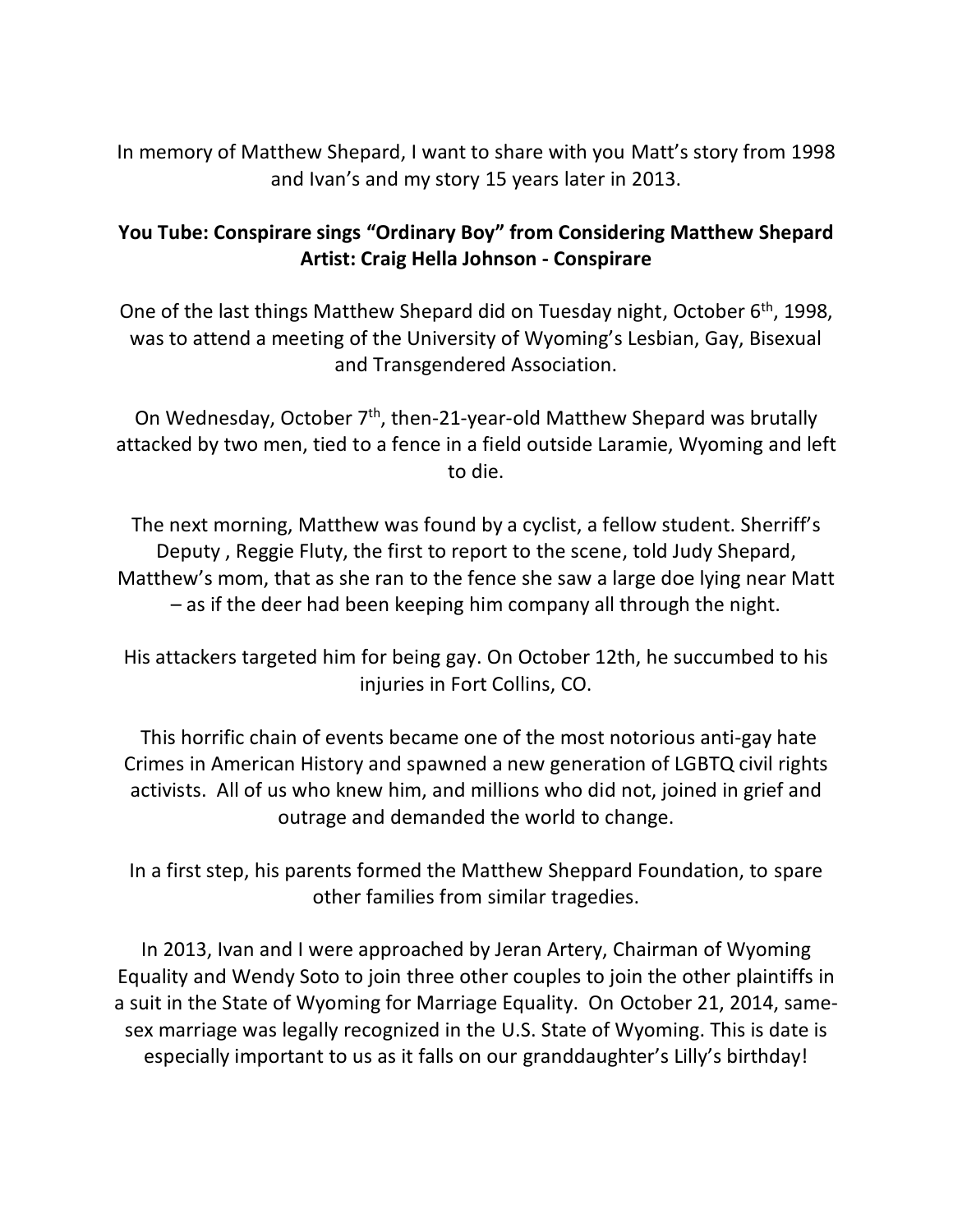On February 5, 2015, we were married by our pastor Rodger McDaniel here at United Highlands Presbyterian Church and witnessed by over 100 of our friends and fellow parishoners.

# *The Word of God – by Holly Hansen 1 st Reading*

## **1 Corinthians 13 New International Version**

**13** If I speak in the tongues<sup>[\[a\]](https://www.biblegateway.com/passage/?search=1%20Corinthians%2013&version=NIV#fen-NIV-28667a)</sup> of men or of angels, but do not have love, I am only a resounding gong or a clanging cymbal. <sup>2</sup> If I have the gift of prophecy and can fathom all mysteries and all knowledge, and if I have a faith that can move mountains, but do not have love, I am nothing. **<sup>3</sup>** If I give all I possess to the poor and give over my body to hardship that I may boast,  $[6]$  but do not have love, I gain nothing.

**4** Love is patient, love is kind. It does not envy, it does not boast, it is not proud. **<sup>5</sup>** It does not dishonor others, it is not self-seeking, it is not easily angered, it keeps no record of wrongs. **<sup>6</sup>** Love does not delight in evil but rejoices with the truth. <sup>7</sup> It always protects, always trusts, always hopes, always perseveres.

**8** Love never fails. But where there are prophecies, they will cease; where there are tongues, they will be stilled; where there is knowledge, it will pass away. **<sup>9</sup>** For we know in part and we prophesy in part, **<sup>10</sup>** but when completeness comes, what is in part disappears. **<sup>11</sup>**When I was a child, I talked like a child, I thought like a child, I reasoned like a child. When I became a man, I put the ways of childhood behind me. **<sup>12</sup>** For now we see only a reflection as in a mirror; then we shall see face to face. Now I know in part; then I shall know fully, even as I am fully known.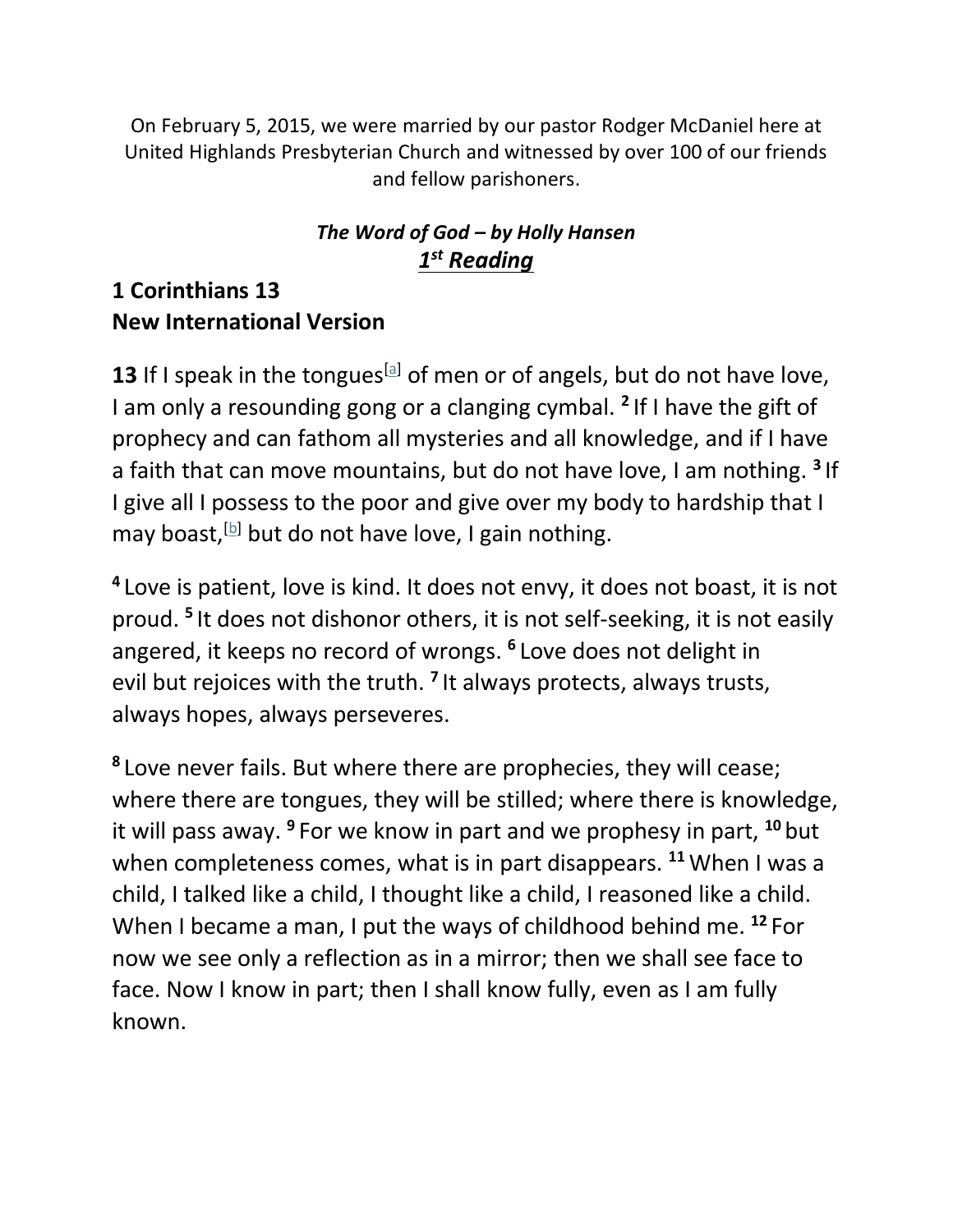# **<sup>13</sup>**And now these three remain: faith, hope and love. **But the greatest of these is love**.

### *2 nd Reading*

### *Psalm 23*

### *A psalm of David.*

**[1](http://biblehub.com/psalms/23-1.htm)** The LORD is my shepherd, I lack nothing. **[2](http://biblehub.com/psalms/23-2.htm)** He makes me lie down in green pastures, he leads me beside quiet waters, **[3](http://biblehub.com/psalms/23-3.htm)** he refreshes my soul. He guides me along the right paths for his name's sake.

**[4](http://biblehub.com/psalms/23-4.htm)** Even though I walk through the darkest valley, *[a](https://www.biblehub.com/niv/psalms/23.htm#footnotes)* I will fear no evil, for you are with me; your rod and your staff, they comfort me.

**[5](http://biblehub.com/psalms/23-5.htm)** You prepare a table before me in the presence of my enemies. You anoint my head with oil; my cup overflows. **[6](http://biblehub.com/psalms/23-6.htm)** Surely your goodness and love will follow me all the days of my life, and I will dwell in the house of the LORD forever.

#### *Message – by*

Living In Today's World for the LGTBQ Community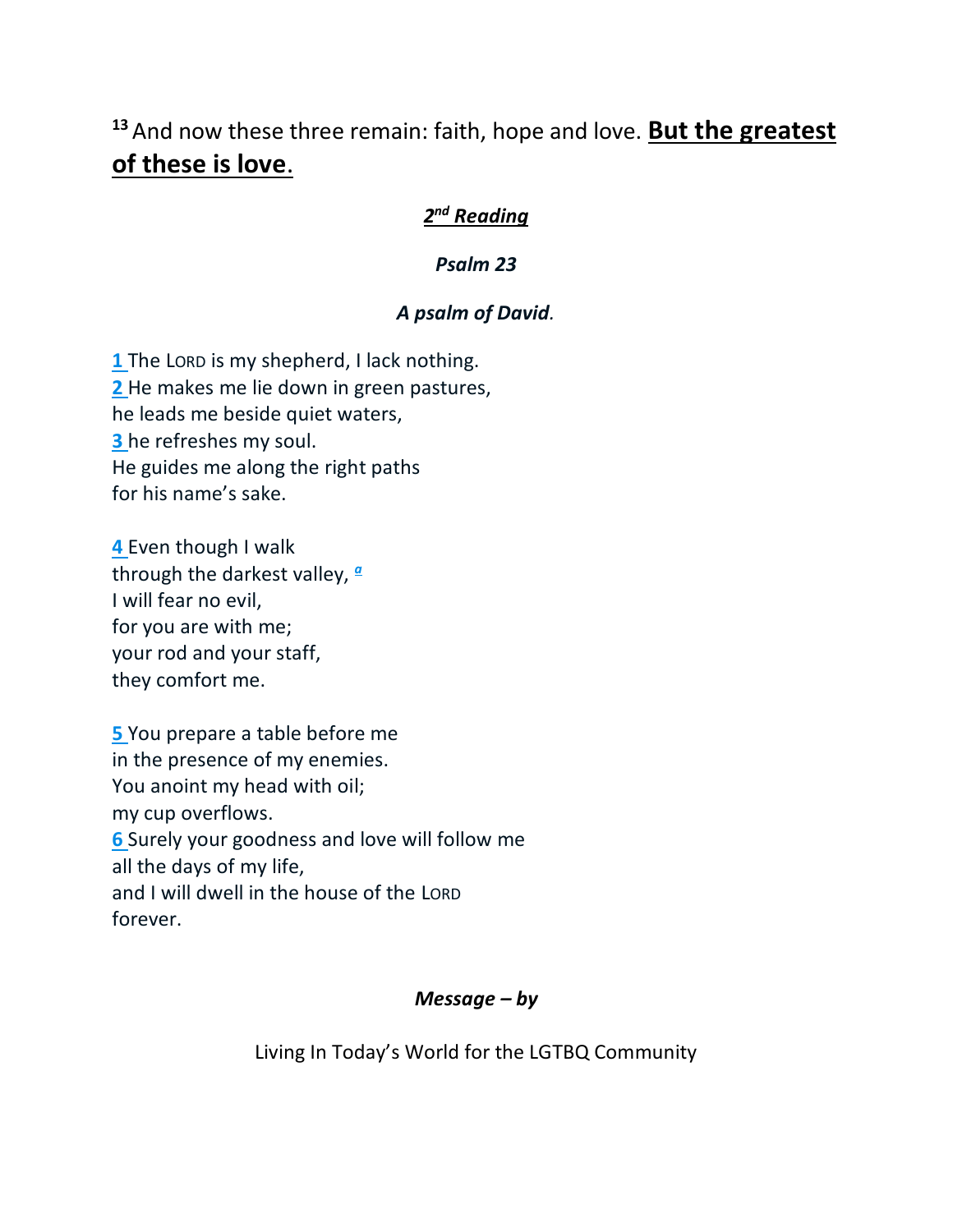#### *Contemplative Music – by Kurt Borgaard*

The Beatles - All You Need Is Love

#### **Lyrics**

Love, love, love There's nothing you can do that can't be done Nothing you can sing that can't be sung Nothing you can say, but you can learn how to play the game It's easy Nothing you can make that can't be made No one you can save that can't be saved Nothing you can do, but you can learn how to be you in time It's easy All you need is love All you need is love, love Love is all you need All you need is love All you need is love, love Love is all you need There's nothing you can know that isn't known Nothing you can see that isn't shown There's nowhere you can be that isn't where you're meant to be

#### *Prayers of the People – By Jackie Stone*

#### **Preparing for Communion**

#### Let's remember this from **John 13:34-35**:

**34** "A new command I give you: Love one another. As I have loved you, so you must love one another. **35** By this everyone will know that you are my disciples, if you love one another."

One day as Jesus finished praying, a disciple asked, "Rabbi, teach us to pray, just as John taught his disciples." Jesus said to them, "When you pray, say…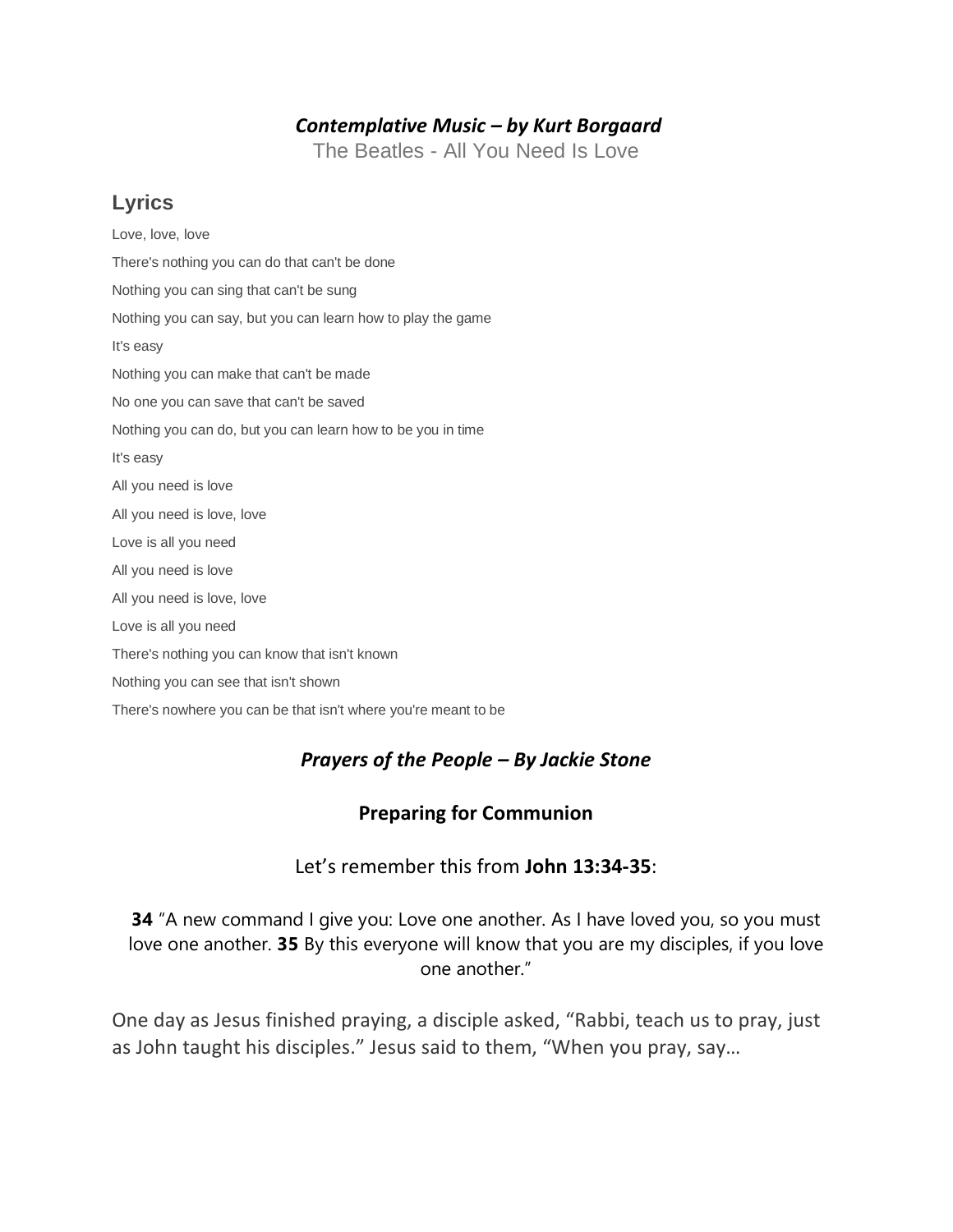*Our Father, who art in heaven, hallowed be thy name, thy kingdom come, thy will be done, on earth as it is in heaven. Give us this day our daily bread. And forgive us our sins, as we forgive those who sin against us. And lead us not into temptation, but deliver us from evil. For thine is the kingdom, and the power, and the glory, forever. Amen.*

## *Offertory Prayer*

The "offering plate" will now be "passed" by email. You may use the online giving option by clicking on "Your Donation Page" or mail donations to Highlands Presbyterian Church, 2390 Pattison Avenue, Cheyenne, WY 82009

### *Benediction*

### *You Tube: Conspirare Choir Mix - All of Us Vitual Choir*



*You might ask what you can do to help: Contributions are always welcomed to the following organizations:*



*Unaccompanied Student Initiative PO Box 22103 Cheyenne, WY 82003-2103*